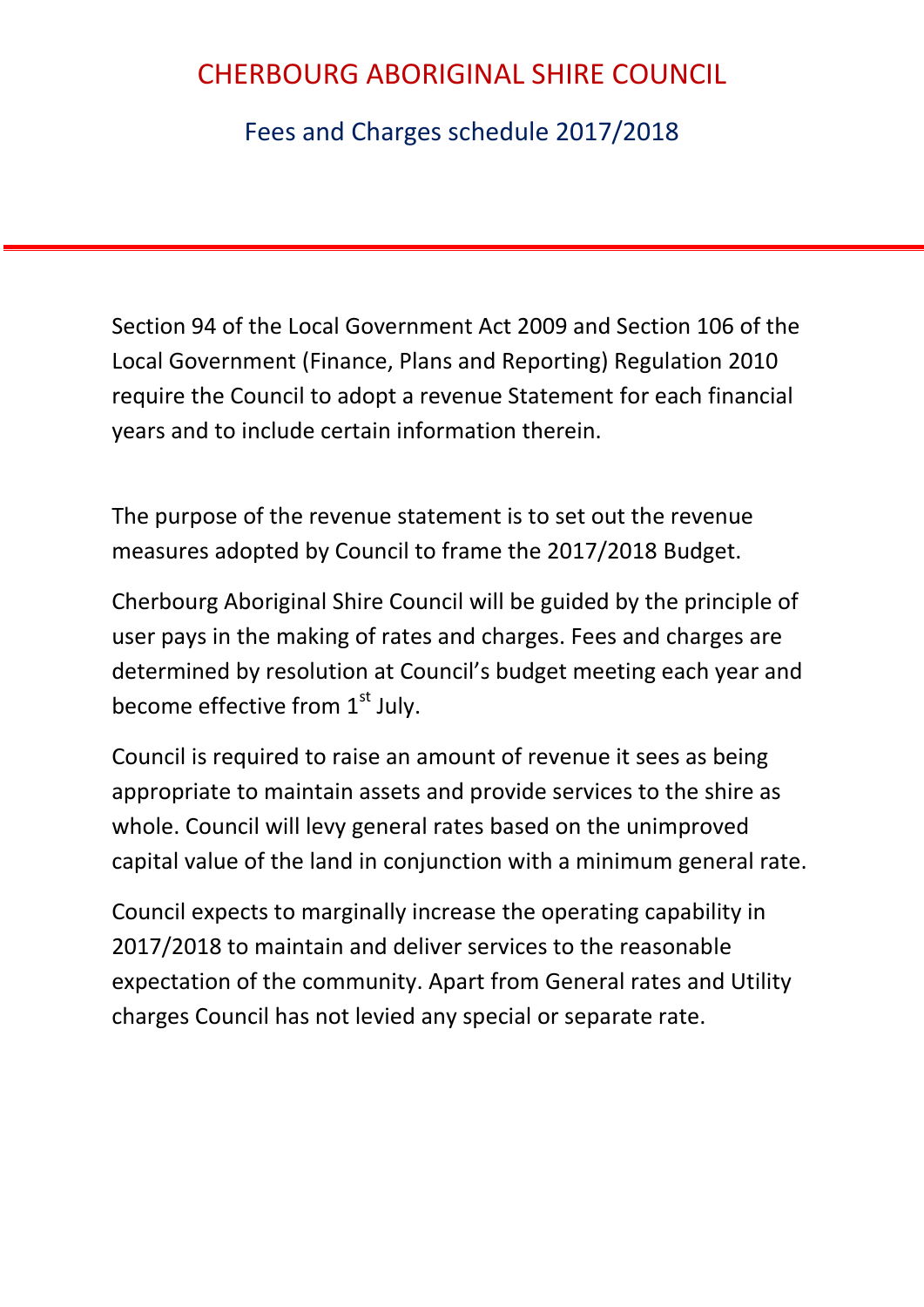### Fees and Charges schedule 2017/2018

### **ANIMAL REGISTRATIONS**

| Dogs                      | - Entire                              |                      | \$50.00    |  |
|---------------------------|---------------------------------------|----------------------|------------|--|
|                           | - Speyed                              |                      | \$15.00    |  |
| <b>Horses</b>             |                                       |                      | \$100.00   |  |
| Cats                      | - Entire                              |                      | \$50.00    |  |
|                           | Speyed<br>$\blacksquare$              |                      | \$10.00    |  |
| <b>CEMETERIES</b>         |                                       |                      |            |  |
|                           | Excavate and internment -             |                      | \$1,495.00 |  |
|                           | <b>OFFICE COPYING/PRINTING COSTS</b>  |                      |            |  |
|                           | Minutes of Council meeting (per copy) |                      | \$20.00    |  |
|                           | Annual Report (per copy)              |                      | \$40.00    |  |
|                           | Photocopies (per page)                | - A4 (black & white) | \$0.20     |  |
|                           |                                       | - A3 (black & white) | \$0.25     |  |
|                           |                                       | - A4 (Colour)        | \$0.50     |  |
|                           |                                       | - A3 (Colour)        | \$0.60     |  |
| Outgoing faxes (per page) |                                       |                      | \$1.00     |  |

#### **HIRE OF BUILDINGS**

Community Hall **Example 2018** S500.00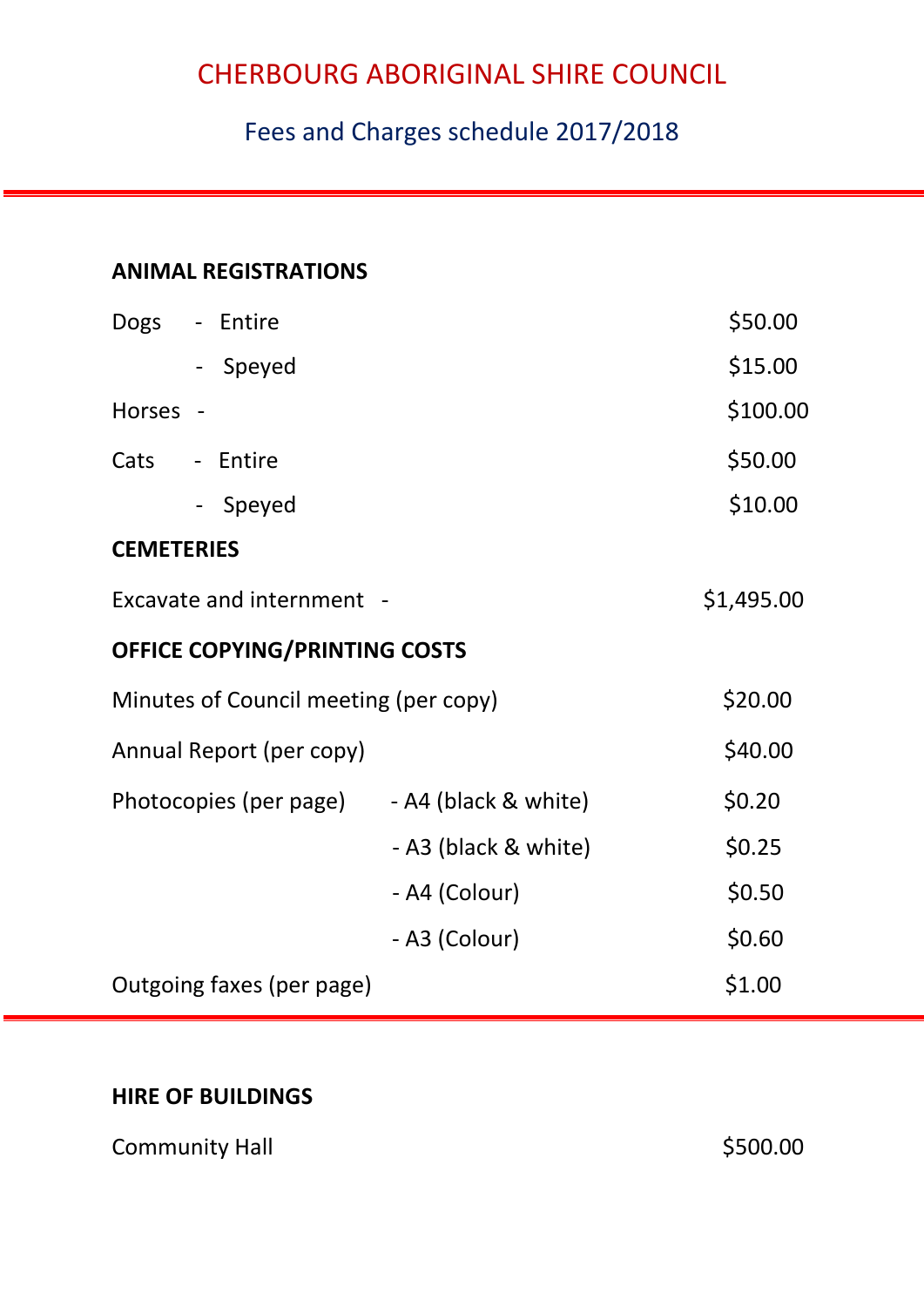### Fees and Charges schedule 2017/2018

| <b>Sports Complex</b>                                     |                                                             | \$150.00   |
|-----------------------------------------------------------|-------------------------------------------------------------|------------|
| <b>Training Room</b>                                      |                                                             | \$150.00   |
| Hall Hire – Gundoo Day Care (per day)                     |                                                             | \$20.00    |
| Bond per event (returned if building left clean/undamaged |                                                             |            |
| Key Security (returned if Key is returned back)           |                                                             | \$100.00   |
|                                                           | SERVICE CHARGES – (increase of 2.5% from 2016/2017 charges) |            |
| Sewerage - 1 Pedestal                                     |                                                             | \$452.00   |
|                                                           | - Extra Pedestal                                            | \$386.00   |
| Water                                                     | - per connection (residence)                                | \$445.00   |
|                                                           | - per connection (organisation)                             | \$882.00   |
| Garbage - per bin                                         |                                                             | \$363.00   |
|                                                           | Churches - Service Fees (per year)                          | \$464.00   |
| Internal Housing Charges – (per dwelling)                 |                                                             | \$1,955.00 |

### **Plant & Equipment Charge Out Rates**

**Including Operator**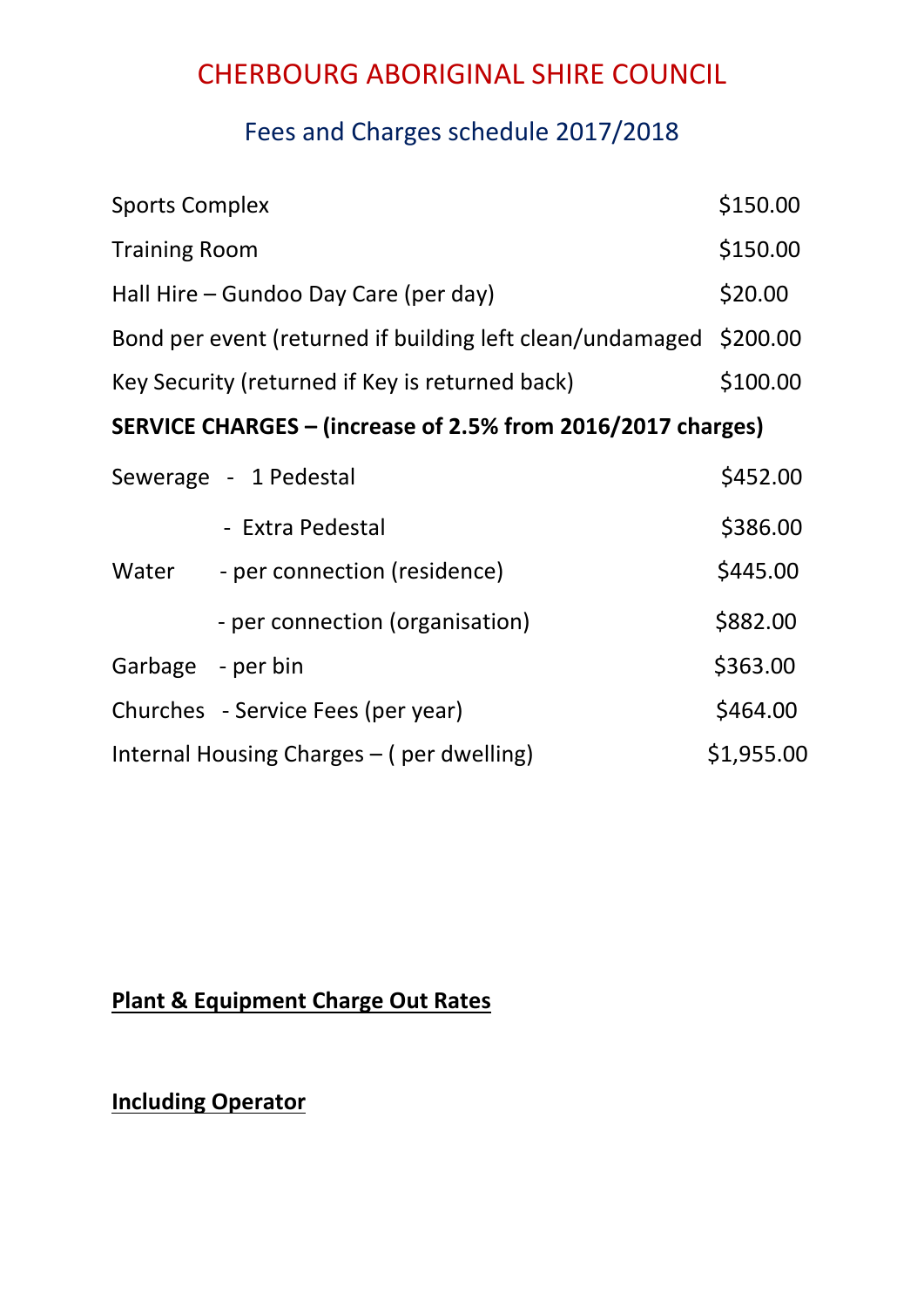### Fees and Charges schedule 2017/2018

| <b>Plant</b>               | <b>Rate per</b><br><b>Hour</b> |
|----------------------------|--------------------------------|
| <b>HIAB Truck</b>          | \$85.00                        |
| <b>Tip Truck</b>           | \$85.00                        |
| <b>Bobcat</b>              | \$75.00                        |
| D6 Dozer                   | \$115.00                       |
| <b>Backhoe</b>             | \$115.00                       |
| Excavator                  | \$85.00                        |
| <b>Tractor</b>             | \$75.00                        |
| Roller                     | \$75.00                        |
| <b>Zero Turn Mower</b>     | \$50.00                        |
| High Pressure Water Jetter | \$120.00                       |

### **Excluding Operator**

| <b>Plant</b>      | <b>Rate per</b> |  |
|-------------------|-----------------|--|
|                   | <b>Hour</b>     |  |
| <b>HIAB Truck</b> | \$60.00         |  |
| <b>Tip Truck</b>  | \$60.00         |  |
| <b>Bobcat</b>     | \$50.00         |  |
| D6 Dozer          | \$90.00         |  |